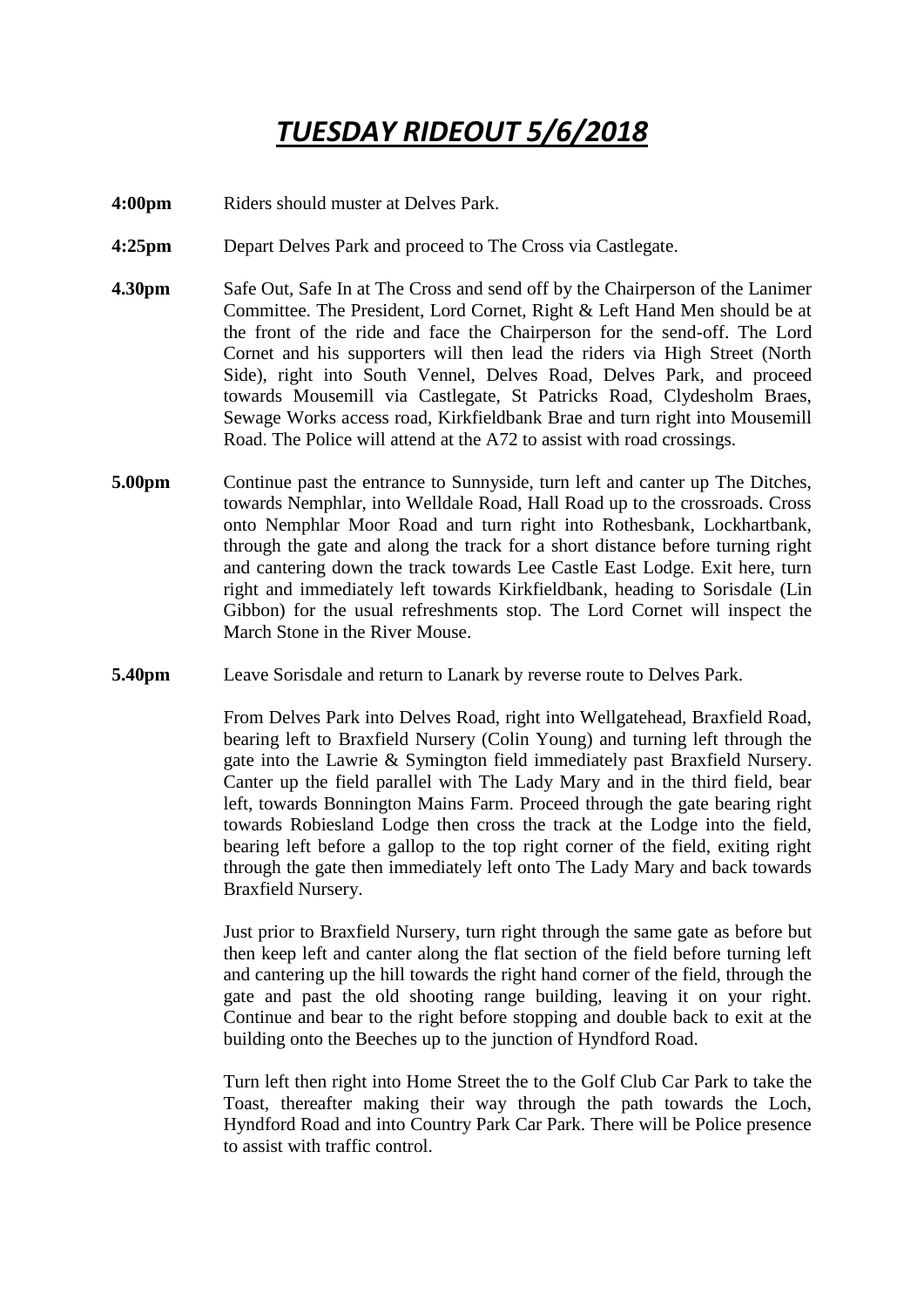- **6.30pm** Anyone not wishing to enter the Chases may, at this point, have a canter round the racecourse, while Ex-Lord Cornet Bill Tennant and his team organise the Chase Events for those wishing to participate. . Participating riders will be called in turn to enter the racecourse where they will turn left and walk towards the starter, this to the left of the 5-a-side football pitches just before the exit at The Sandy Brae.
- **6.40pm** Horse Chases at Lanark Racecourse.

## **Horse Chases – Order of Events**

The Horse Convener, assisted by other nominated Club Members, will organise the Horse Chases up the Racecourse. This is from the 'start' in the vicinity of the top of the Sandy Brae, along the back straight, round the bend and up towards the old Tote building. The finish will be in the vicinity of the aeromodelling club facility.

Horse Chases will be run in the following order:

- a) PONY CHASE
- b) MARY McNEILL CHASE Ladies (Cornets wives & visiting Principals)
- c) METEX TROPHY Open.
- d) CORNETS' CHASE and WILSON SALVER Lord Cornets and Visiting Principals. First Club Member gets the Cornets Chase Trophy and a Bottle. The first visitor gets the Wilson Salver.
- e) BURGH SPURS Open.

## **NOTE : ENTRANTS FOR ALL CHASES MUST HAVE PARTICIPATED IN ALL OF THE RIDE OUT.**

At the end of each chase, participants should immediately make their way along the main straight and back into the Country Park Car Park.

- **7.40pm** Leave the car park, turn left onto Hyndford Road and immediately right onto Robiesland Road towards New Lanark, this via Robiesland Farm and The Lady Mary. The Front Party will canter to make time before stopping at Braxfield Nursery for the Lord Cornet to inspect the March Stone and to have the traditional short refreshment stop. Continue up the hill towards Braxfield Road turning left at The Beeches and down the track towards New Lanark
- **8.15pm** Arrive in New Lanark for the Welcome from New Lanark Village Group to the President of The Lord Cornets' Club.
- **8.25pm** The New Lanark Loving Cup will be presented to the Lanimer Queen Elect then the prizes for the Horse Chases will be presented by the President. The President supplies 'the bottle' for first past the post in the Cornets' Chase. The President then thanks New Lanark Village Group for their continued support and especially their hospitality. Riders then have refreshments in The Visitor Centre and The President then thanks the Ladies inside.

**-2-**